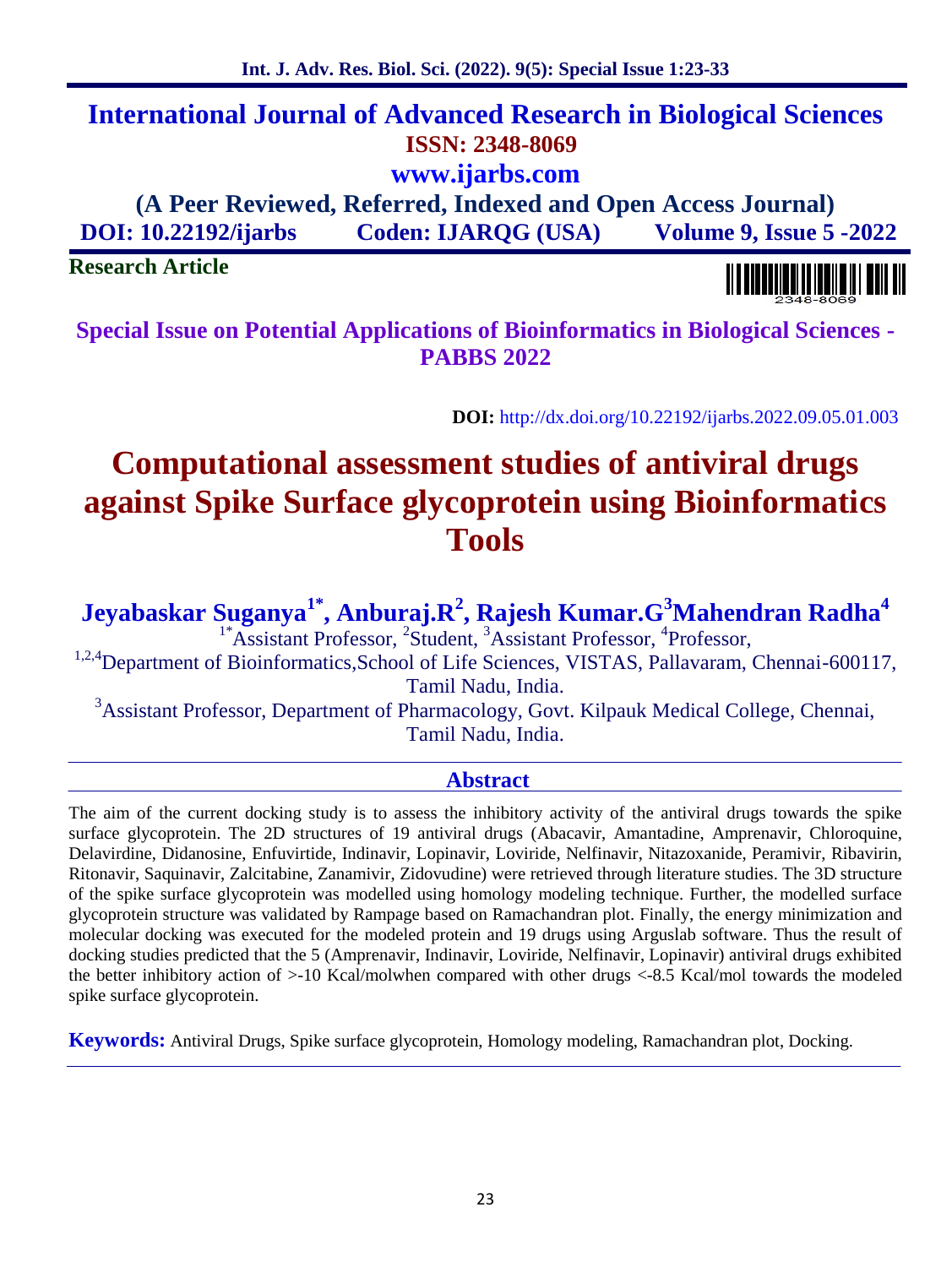# **1. Introduction**

The spike (S), membrane (M), envelope (E), and nucleocapsid (N) proteins are the four primary structural proteins found in Coronavirus particles [Schoeman D *et al.,* 2019]. When the spike (S) protein's receptor-binding domain (RBD) binds to a host receptor, such as angiotensin-converting enzyme-2 (ACE2) or dipepitdylpeptidase IV (DDPIV), the RBD shape changes, causing the viral membrane to merge with the host membrane [Wu XD*et al.,* 2004]. S is a homotrimeric transmembrane glycoprotein with three monomer units joined together. The S protein has a total of 1282 amino acids in each monomer, which are organized into two major functional domains, S1 and S2.By engaging with the host receptor, it attaches the virion to the cell membrane and starts the infection [Lan J*et al.,* 2020]. The Spike surface glycoprotein undergoes conformational modifications after binding to the human ACE2 receptor and uptake into the host cell's endosomes [Jaiswal G*et al.,* 2020].Virion entrance into the host cell is aided by binding to host NRP1 and NRP2 via the C-terminal polybasic region. This connection could explain why human olfactory epithelium cells, which express high levels of NRP1 and NRP2 but low levels of ACE2, are virus-prone [Kathiravan MK*et al.,* 2021, Xia X 2021].. Three hinges in S's stalk domain give the head unusual orientational mobility. The coiled coil sections assume a trimer-of-hairpins shape during viral and target cell membrane fusion, putting the fusion peptide close to the ectodomain's C-terminal region [Walls AC *et al.,* 2020]. The apposition and subsequent fusing of viral and target cell membranes appears to be triggered by the creation of this structure [Bojkova D*et al.,* 2020].

Homology modeling technique has emerged as a viable option for predicting protein 3D coordinates. The four steps in the modelling process that must be followed in order. The following are the details: 1) template selection, 2) target-template alignment, 3) model construction, and 4) model evaluation are all steps in the model development process [Mahendran R*et al.,* 2017]. The primary goal of modelling studies was to create a structure for protein molecules that act energetically to compound during binding. Based on a template sequence or structure relevant to the target protein, in silico modelling creates a computational 3D structure for the protein [Suganya J*et al.,* 2017].

The purpose of docking experiments was to put the results of the structural relationship of how ligand blocks receptors into action, which is important for lead optimization. The most recent docking tools and algorithms can anticipate the actions of tiny compounds and proteins, which aids researchers in finding more effective medicine candidates [Suganya J *et al.,* 2014].. In a computational program, dock is important for forming complexes between small molecules and target structures, and score is important for determining potential binding interactions between the complexes, which leads to hit detection and small molecule lead optimization. As a result, docking analysis is thought to be particularly important in determining the best medication lead candidate for the target [Suganya J *et al.,* 2016].

The objective of this current research was to perform the homology modeling technique to predict the 3D structure for the Spike Surface glycoprotein. The modelled structure was evaluated for its efficacy and finally docking studies wereexecuted with above described 19 anti-viral drugs to determine the drugs' inhibitory efficacy against the modelled Spike Surface glycoprotein.

# **2. Materials and Methods**

### **2.1 Target Sequence and Template Structure selection:**

The experimental 3D crystal structure of Spike Surface glycoprotein is not available in the Protein Data Bank (PDB); hence, its 3D structure was modelled. TheSequence of Spike Surface glycoprotein protein was retrieved from NCBI protein databaseand the protein sequence was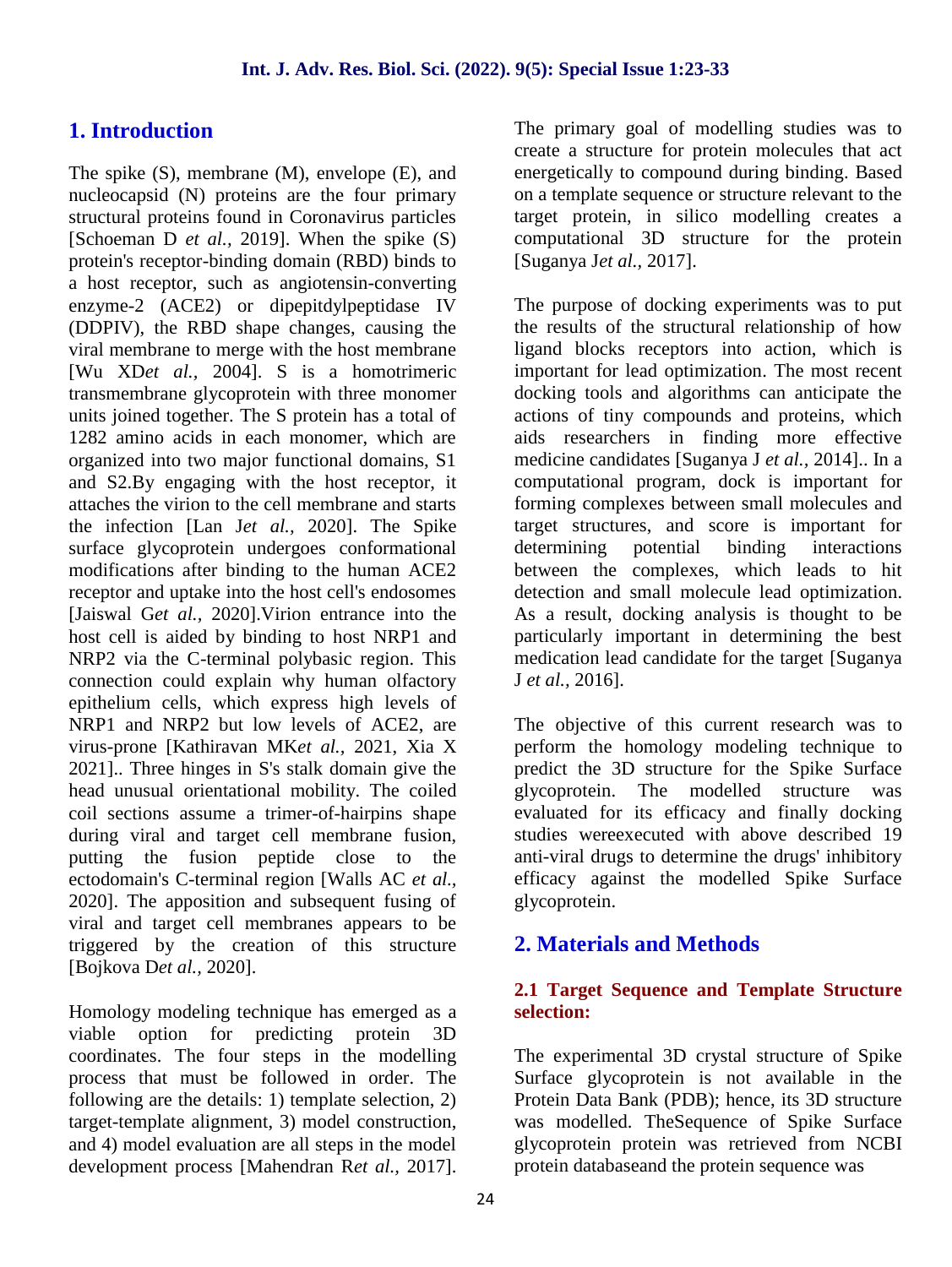submitted to Blast P with the cross reference database PDB for the template selection. Finally the protein sequence and predicted template were modelled using Swiss-PdbViewer.

#### **2.2Homology modelling target Sequence:**

To load the Fasta file of the protein, open SwissPdbViewer and select "SwissModel" from the Toolbar Menu, then "Load Raw Sequence from Amino Acid."Select "SwissModel" from the "Preferences" menu, and then enter your name, email address, and click "OK."To inspect the residues amino acids and select the suitable residues, go to the "Wind" Menu and select "Control Panel."Select "Submit Template Search Request against EXPDB from current layer" from the "Swiss Model" menu, then input the password in the dialogue box. Select "Open Pdb File" from the "File" menu.For protein structure visualisation, go to the "Wind" menu and select "Contol Panel," then "Visible Checkbox."From the "Fit" menu, select "Magic Fit."Select "Alignment" from the "Wind" menu.Select "Select" from the menu select "Residues Making Clashes".Quick and dirty, go to the "Tool" menu and pick "Fit Selected SideChain." Select "Submit Modelling Request for Raw Sequence" from the "Swiss Model" menu, then input the Project title in the "Get String" Dialog box. Select "Save" Current Layers and Save Model Structure in.pdb file format from the "File" menu [Andrew Waterhouse*et al.,* 2018].

**Result can be viewed in PyMol:** Select "file" "Open" in PyMol. **f**ile.pdb (Ex: modelprotein.pdb).Predict the helix, sheet, and loop from the model protein by clicking "C" (Color) by "SS" (Secondary Structure) "Helix Sheet Loop."

#### **2.3 Validation for modelled protein:**

The modeled 3D structure of the protein Spike Surface glycoprotein was evaluated through Ramachandran plot via (http://mordred.bioc.cam.ac.uk/~rapper/rampage. php) Rampage server. The Ramachandran plot provides the percentage of residues that are

present in either of the favored, allowed and disallowed regions.

# **2.4 Preparation of Ligand:**

From literature studies, 19 antiviral drugs:Abacavir [Melroy J *et al.,* 2005], Amantadine [TahaNisar*et al.,* 2019], Amprenavir [Halder UC 2021], Chloroquine [Poschet JF *et al.,* 2020], Delavirdine [Caly L *et al.,* 2020], Didanosine [Philippe Flandre*et al.,* 2007], Enfuvirtide [Kapic E *et al.,* 2005], Indinavir [Sohraby F *et al.,* 2021], Lopinavir [Mahdi, M *et al.,* 2020], Loviride, Nelfinavir [Caly L *et al.,* 2020], Nitazoxanide [Mahmoud DB *et al.,* 2020]), Peramivir [AlameMalak M *et al.,* 2016], Ribavirin [Kristina Nystrom *et al.,*2019], Ritonavir [Mahdi, M *et al.,* 2020], Saquinavir [Pires David *et al.,* 2021], Zalcitabine [AndriFrediansyah *et al.,* 2021], Zanamivir [Caly L *et al.,* 2020], Zidovudine [Alavian G *et al.,* 2021]were used to improve condition on patients with Spike Surface glycoprotein. The 2D structure of the compounds was retrieved from Pubchem database and it is converted into .mol file format using PyMol software (Figure1).

# **2.5 Docking studies:**

Docking studies with 19 drugs compounds against predicted 3D structure of Spike Surface glycoprotein were performed using Arguslab docking software. Docking procedure was as follows.Open ArgusLab and go to the "File" menu and select "New".Open a Pdb file of a protein by selecting File  $>$  Open (Eg: model.pdb). "Misc" from "Residues" and hide the molecules."Amino acid" is taken from the "Residues" section.Select the protein's active sites, create a group from these Residues Binding sites, name it, and click OK.Open the mol file of the compound from the File menu (eg: Comp.mol)Miscellaneous Residues From this Residue, form a Ligand Group. Calculation is the option to choose. A Ligand is docked.Select GA Dock, adjust the grid size, and click "Start." The result should be saved in.pdb format [Suganya, J*et al.,* 2017].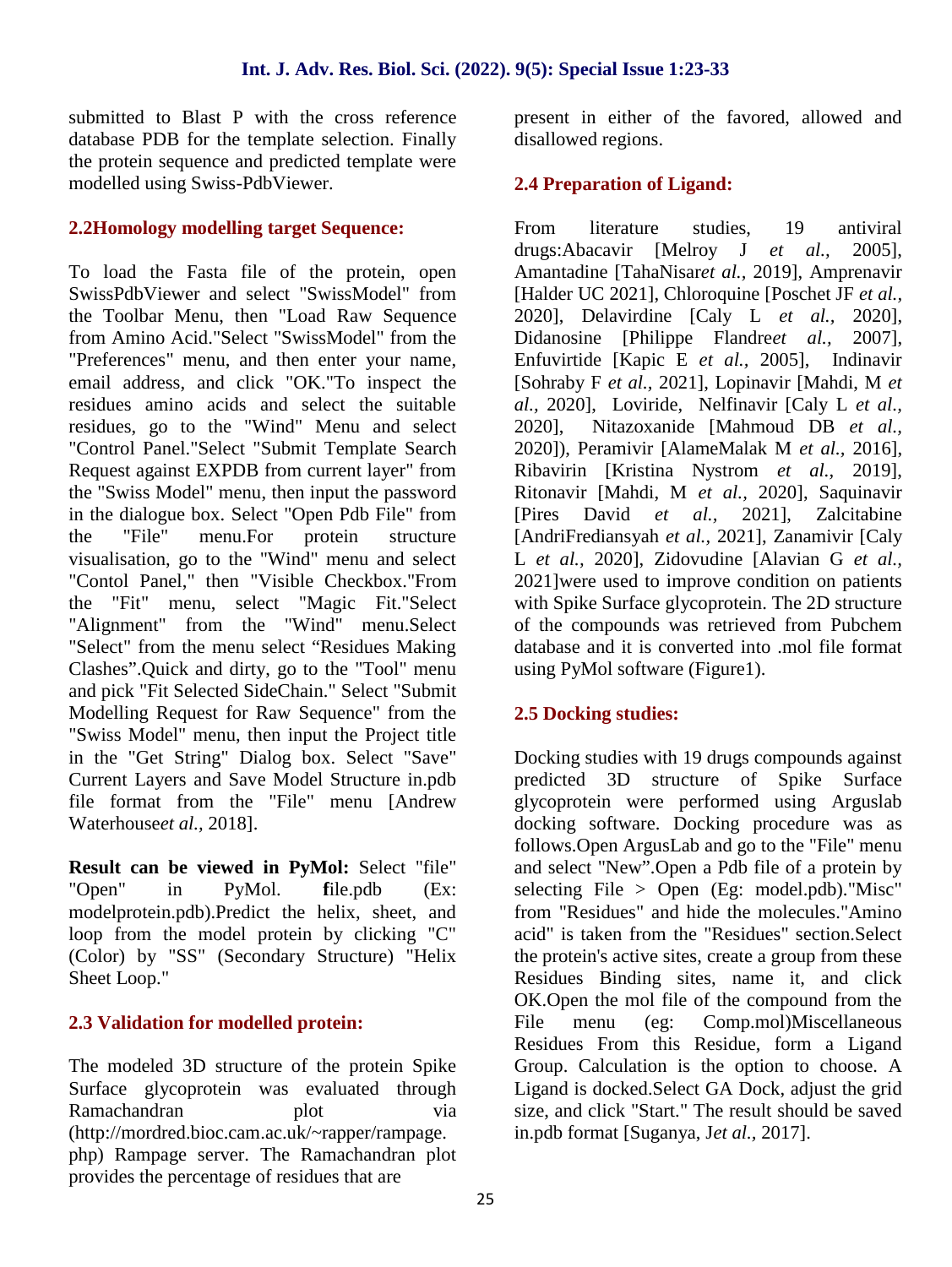# **Figure 1: 2D structure of antiviral drugs along with its Pubchem ID**



Pubchem ID: 41684

Pubchem ID: 35370

Pubchem ID: 24066

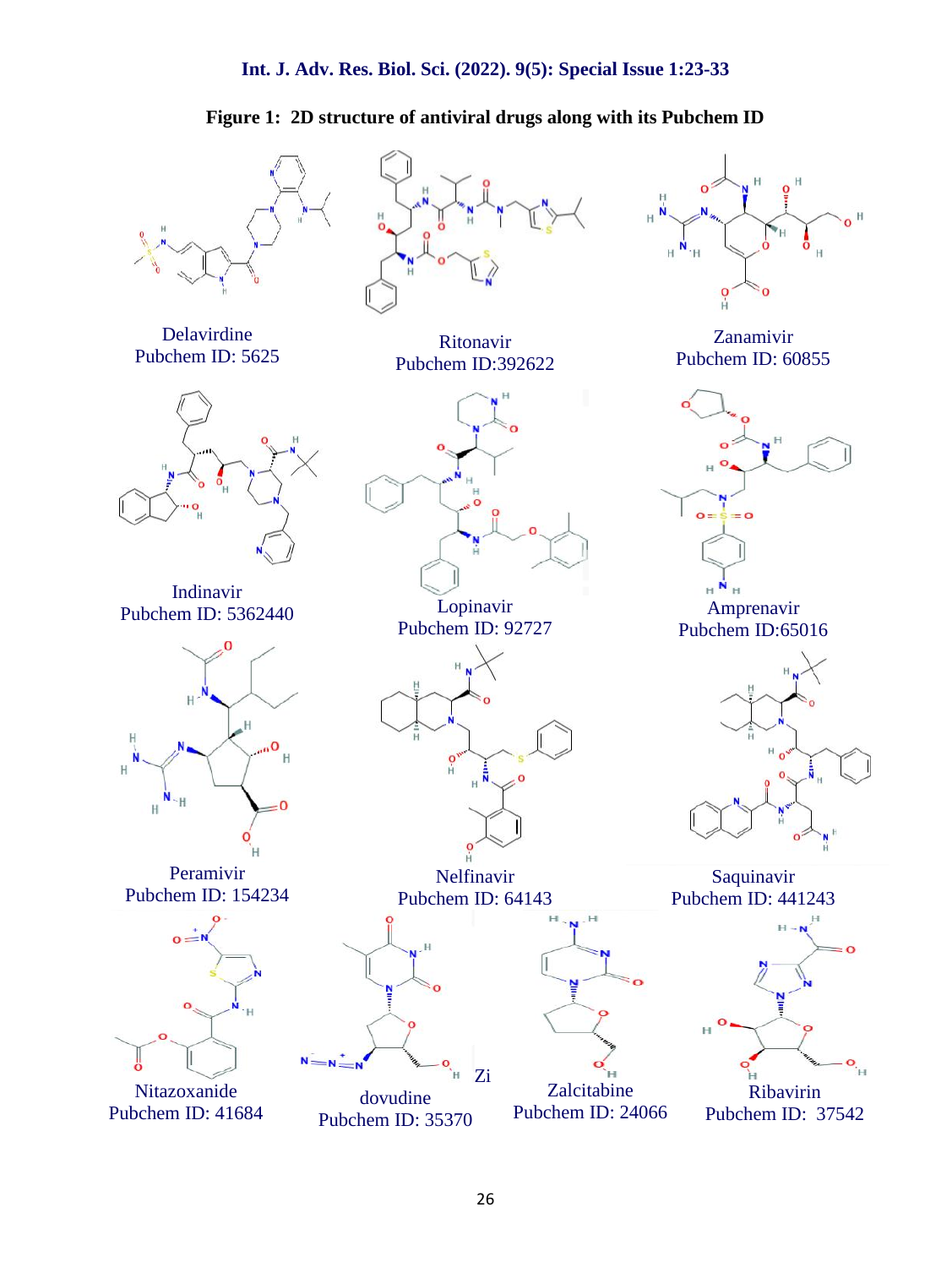#### **Int. J. Adv. Res. Biol. Sci. (2022). 9(5): Special Issue 1:23-33**



# **3. Results and Discussion**

#### **3.1 Prediction of 3D structure and its validation:**

The molecular model generation needs query sequence which was retrieved from Uniprot KB database of spike surface glycoprotein whose 3D PyMol structure was not available in PBD.The FASTA format of retrieved protein sequence Spike Surface glycoprotein was submitted to the BlastP program to predict the suitable 3D template from PDB. BLAST search generated a 3D template structure of same protein in same virus and its

PDB ID is 6ACD (Figure 2). The protein sequence for the Target and Template protein were showed in Table1. The three dimensional structure of Spike Surface glycoprotein were modelled using the 6ACD chain A with loop region refined, water molecules and heteroatoms present in the structure were removed using Software.After superimposing the modelled and template structures, the RMSD values obtained by both structures were found to be 0.19Å. The 3D modeled structure of Spike Surface glycoprotein was viewed in PyMol.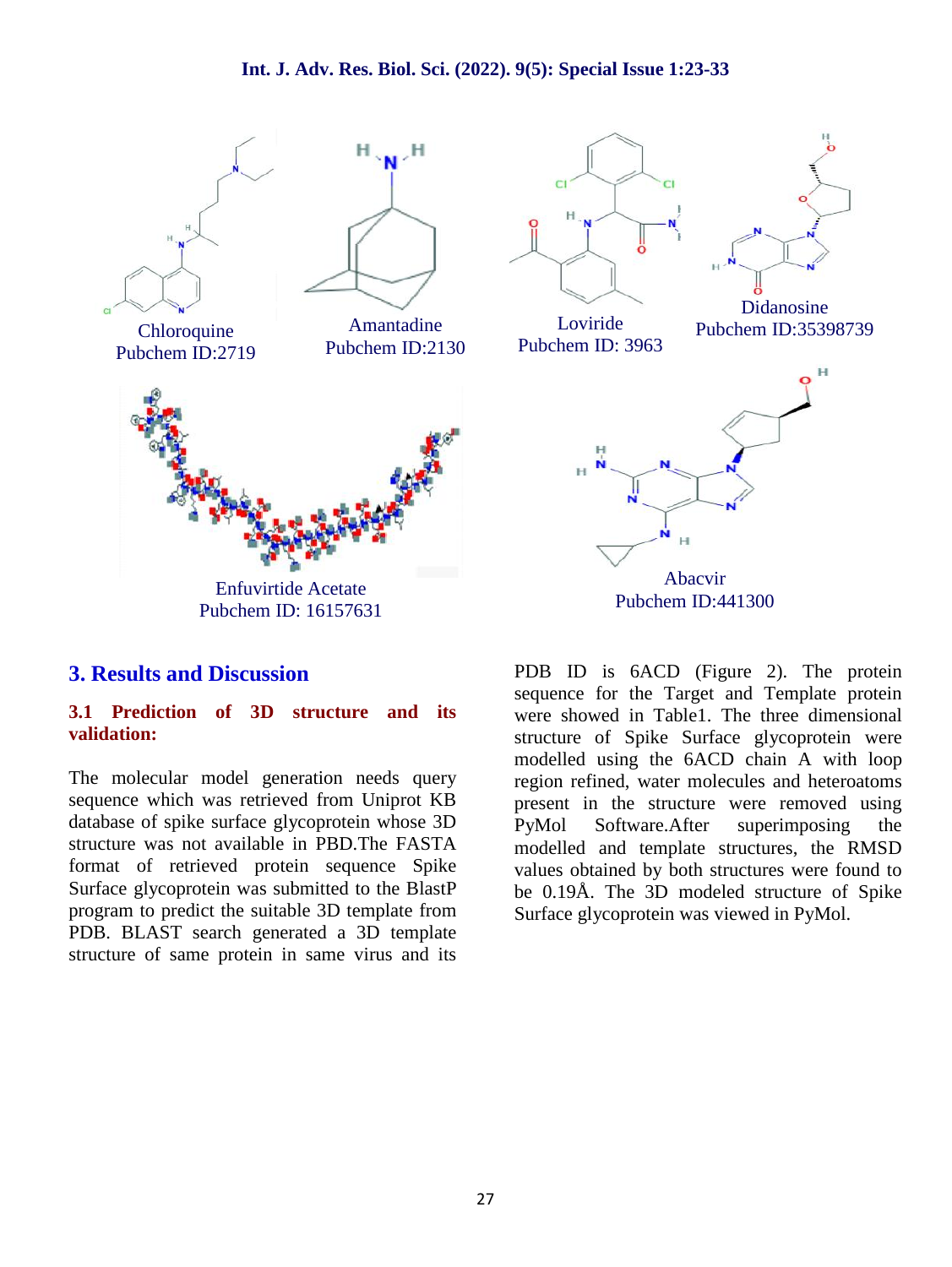**Table 1: Protein Sequence of Target and Template protein**

|  | Spike Surface glycoprotein |
|--|----------------------------|
|  |                            |

MEVELVLLPLVSSOCVNLTTRTOLPPAYTNSFTRGVYYPDKVFRSSVLJISTODLFL PFFSNVTWFIIAIIIVSGTNGTKRIDNPVLPFNDGVYFASTEKSNIIRGWIFGTTLDS KTQSLLJVNNATNVVIKVCEFQFCNDPFLGVYYHKNNKSWMESEFRVYSSANNC TFEYVSQPFLMDLEGKQGNFKNLREFVFKNIDGYFKIYSKHTPINLVRDLPQGFSA LEPLVDLPIGINITRFQTLLALHRSYLTPGDSSSGWTAGAAAYYVGYLQPRTFLLK YNENGITIDAVDCALDPLSETKCTLKSFTVEKGIYQTSNFRVQPTESIVRFPNITNL CPFGEVFNATRFASVYAWNRKRISNCVADYSVLYNSASFSTFKCYGVSPTKLNDL CFTNVYADSFVIRGDEVRQIAPGQTGKIADYNYKLPDDFTGCVIAWNSNNLDSKV GGNYNYLYRLFRKSNLKPFERDISTEIYQAGSTPCNGVEGFNCYFPLQSYGFQPTN GVGYQPYRVVVLSFELLHAPATVCGPKKSTNLVKNKCVNFNFNGLTGTGVLTESN KKFLPFOOFGRDIADTTDAVRDPOTLEILDITPCSFGGVSVITPGTNTSNOVAVLYO DVNCTEVPVAIHADQLTPTWRVYSTGSNVFQTRAGCLIGAEHVNNSYECDIPIGA GICASYQTQTNSPRRARSVASQSIIAYTMSLGAENSVAYSNNSIAIPTNFTISVTTEIL PVSMTKTSVDCTMYICGDSTECSNLLLQYGSFCTQLNRALTGIAVEQDKNTQEVF AOVKOIYKTPPIKDFGGFNFSQILPDPSKPSKRSFIEDLLFNKVTLADAGFIKQYGD CLGDIAARDLICAQKFNGLTVLPPLLTDEMIAQYTSALLAGTITSGWTFGAGAALQ IPFAMQMAYRFNGIGVTQNVLYENQKLJANQFNSAIGKIQDSLSSTASALGKLQDV VNONAQALNTLVKQLSSNFGAISSVLNDILSRLDKVEAEVQIDRLITGRLQSLQTY VTQQLIRAAEIRASANLAATKMSECVLGQSKRVDFCGKGYHLMSFPQSAPHGVV FLIIVTYVPAQEKNFTTAPAICIIDGKAIIFPREGVFVSNGTIIWFVTQRNFYEPQIFT DNIFVSGNCDVVIGIVNNTVYDP

#### **Modelled protein validation:**

Thegenerated model of3D structure was validated through Rampage. The Ramachandran plot of model protein demonstrated that the majority of the amino acids fall into the Phi-Psi distribution i.e 96% of the amino acids were identified in the plot's favoured regions, 4 % in the plot's allowed

6ACD:A|PDBID|CHAIN|SEQUENCE MFIFILELTLTSGSDLDRCTTFDDVQAPNYTQHTSSMRGVYYPDEIFRSDTLYLTQD LFLPFYSNVTGFHTINHTFGNPVIPFKDGIYFAATEKSNVVRGWVFGSTMNNKSOS VIIINNSTNVVIRACNFELCDNPFFAVSKPMGTQTHTMIFDNAFNCTFEYISDAFSLD VSEKSGNFKHLREFVFKNKDGFLYVYKGYOPIDVVRDLPSGFNTLKPIFKLPLGINI TNFRAILTAFSPAQDIWGTSAAAYFVGYLKPTTFMLKYDENGTITDAVDCSQNPLA ELKCSVKSFEIDKGIYQTSNFRVVPSGDVVRFPNITNLCPFGEVFNATKFPSVYAWE RKKISNCVADYSVI/YNSTFFSTFKCYGVSATKI.NDLCTSNVYADSFVVKGDDVRQI APGQTGVIADYNYKLPDDFMGCVLAWNTRNIDATSTGNYNYKYRYLRHGKLRPF ERDISNVPESPDGKPCTPPALNCYWPLNDYGEYTTIGIGYQPYRVVVLSEELLNAPA TVCGPKLSTDLIKNQCVNFNFNGLTGTGVLTPSSKRFQPFQQFGRDVSDFTDSVRD PKTSEILDISPCSFGGVSVITPGTNASSEVAVLYQDVNCTDVSTAIHADQLTPAWRIY STGNNVFOTOAGCLIGAEHVDTSYECDIPIGAGICASYHTVSLLRSTSOKSIVAYTM SLGADSSIAYSNNTIAIPTNFSISITTEVMPVSMAKTSVDCNMYICGDSTECANLLLQ YGSFCTQLNRALSGIAAEQDRNTREVFAQVKQMYKTPTLKYFGGFNFSQILPDPLK PTKRSFIEDLEFNK VTLADAGEMKQYGECLGDINARDLICAQKFNGLTVLPPLETD DMIAAYTAALVSGTATAGWTFGAGAALQIPFAMQMAYRFNGIGVTQNVLYENQKQ IANOTNK AISOIQESLTTTSTALGKLQDVVNQNAQALNTLVKQLSSNFGAISSVLND ILSRLDKVEAEVQIDRLITGRLQSLQTYVTQQLIRAAEIRASANLAATKMSECVLGQ SKRVDFCGKGYHLMSFPQAAPHGVVFLHVTYVPSQERNFTTAPAICHEGKAYFPRE GVFVFNGTSWFITQRNFFSPQIITTDNTFVSGNCDVVIGIINNTVYDPLQPELDSFKE ELDKYFKNHTSPDVDLGDISGINASVVNIQKEIDRLNEVAKNLNESLIDLQELGKYE QYIKWPWSHPQFEK

regions and none in the plot's allowed regions. Therampage results indicated that the predicted model is both trustworthy and of high quality. The validated 3D protein structure has 16 Alpha helixes, 26 beta pleated sheets. The evaluation of 3D structure of spike surface glycoprotein provides the needed information for further proteomic analysis Figure 3.

#### **Figure2: Result of template search using BlastP**

|                                                                                                                                     |                             |                                                                                                                                                                  | Mange 1: 13 to 1340 Geneval Guarno<br>The County Library of the County                                                                                                                              |                |  |
|-------------------------------------------------------------------------------------------------------------------------------------|-----------------------------|------------------------------------------------------------------------------------------------------------------------------------------------------------------|-----------------------------------------------------------------------------------------------------------------------------------------------------------------------------------------------------|----------------|--|
| Alignment between protein sequences of                                                                                              |                             | Expert Hethod<br><b><i><u>Printfilling</u></i></b><br>13 Agir<br>Compositional matrix adjust. 1249/1249(100%) 1249/1249(100%) 5/1249(07%)<br>2527 8/16(5545) 0.0 |                                                                                                                                                                                                     |                |  |
|                                                                                                                                     |                             | During 11                                                                                                                                                        | 550CVNLTTRTQLPPAYTS5FTRD/IVPDCvFRSIVLHST00LFLPFF5NV1WHA3HVS<br>SSOCVILLTTIETOLPPAVTIUSFTRGVYVPOKVERS/LVLHSTODLFLPFFSHVTWFHASHVS                                                                     |                |  |
|                                                                                                                                     |                             | $10.5c$ t 13                                                                                                                                                     | SSOCVAL TTRTOLPPAYTICLETROVYPOXYES/V4.HSTOR-ELPEESAVTWINAEWS                                                                                                                                        | 71             |  |
| Spike Surface glycoprotein and 6ACD                                                                                                 |                             | Query 72                                                                                                                                                         | 6TN6TKRFDNPyLPFHDGVYEASTEKINI3TRGx3F6TTLDSKTQSLL3VHNATWV3KVC<br>6TM/TORFONPYLPHISOVYFASTEKINT PKMTFGTTLDSKTQSLLTVMATHWTKVK                                                                          | 3.33           |  |
|                                                                                                                                     |                             | Models 73<br>$0$ very $-132$                                                                                                                                     | EX DE CHOPE LOVYVINDENCSAME SEE RVYSSARING TE EVVSORE LIKIN, EGKOGENEVIN, RE                                                                                                                        | 3.38<br>3.98   |  |
| Putative conserved domains have been detected, click on the image below for detailed results.                                       |                             | <b>Modell: 132</b>                                                                                                                                               | EX OF CADIFICATIVE MUSEUM SAFEK SEE BY VS SARRIC TE EVYSOPE LIKK, EGA DONE KNULRE<br>ET OF CHOPY LUVY (HERRICUM SEPTEM YSSANNETFEV VSOFFLHOLD COORD FINERS)                                         | 3.95           |  |
|                                                                                                                                     |                             | Querry 193                                                                                                                                                       |                                                                                                                                                                                                     | $2 - 1$        |  |
| <b>GLASS 12</b>                                                                                                                     |                             |                                                                                                                                                                  | FVERSTOGYEKTYSKHEPIN, VRDLPQGF SALEPLVOLPIGIH I TREQTLLAUMSYLTP<br>FVERSTOGYEKTYSKHEPIN, VRDLPQGF SALEPLVOLPIGIH TREQTLLAUMSYLTP<br>FVERSIDSYEKTYSKHEPIN, VRDLPQGF SALEPLVOLPIGIH I TREQTLLAUMSYLTP | 353            |  |
| <b>Exploral counsel 1.8</b><br>hartoni capach 2 MM<br>a linkel signatures after A.L.<br>front planned.<br>1, 1, 0<br>1.11           |                             | Querty 152                                                                                                                                                       | GESSSGATAGAAAVVVVVLOPRTFLLKVNENGTETGAADCALDPLSETKCTLKSFTVEIG.<br>GESSSGATAGAAAVVVVLVLOPRTFLLKVNENGTETGAVEKALDPLSETKCTLKSFTVEXG.                                                                     | <b>BEE</b>     |  |
| calgrier business after A. 1720, AUCO-<br>SAU classes rapes [111]<br>5.50 firm claims are a rate, saftle 202<br>how started & All & | 161/4 JSI                   |                                                                                                                                                                  | GDS/LSGGTAGAAAVYVQYLQPRTFLLKYMENGT1T0M/OCALDPLSETSCTLESFTVEXG                                                                                                                                       | 383            |  |
| 12" furie classes adm.<br>state wines 103.<br>marke today and<br><b>Inferent Rates metals</b>                                       |                             | Querry 117                                                                                                                                                       | KOTSAR RAGIPTES I VREPKIT TKL-CPPGEVFIAATREASVYAIARKKA SAKSVADVSAL VIVS<br>YOT SAILRADP TESTWIFPNETNS CPEGEVENALTREASY/VAMPIRRETAN VADYSVLYNS                                                       | 3.PR           |  |
| Specific hits                                                                                                                       | \$65(t) \$13<br>$Quary$ 322 |                                                                                                                                                                  | INDISAFRADETES IVRFPNI TRA CEFGEVERATREASVYAMMORESACVADYSVLYNS                                                                                                                                      | 373<br>$-0.33$ |  |
| CoV Spike 51-52.52 superfamily<br><b><i>kovrfanillas</i></b><br>Solks St NTD superfamily<br>CIP, Selle 10, RBD agent with           | 50-344 372                  |                                                                                                                                                                  | ASESTEK VOVSPTKLMR, CETWYMINEVERGEVROLAPSOTÓLTADYNYK, PÓDETG.<br>ASESTEK (YOVSPTKLMR, CETWYMINEVERGIAPSOTÓLTADYNYK) ENGELEDDETG.<br>ASFSTEKCYGVSPTKLNOLCFTWVHzOSFV1RiotVRGLAPG(FIALADVIKYKLPDDFTG)  | 4.31           |  |
|                                                                                                                                     | Query 432                   |                                                                                                                                                                  | CV3.AivR/SAAULD/S/CVGGXVHVVLVRLER/SAGUEPS ERDSSTEEVQAUSTPCNGVEGENCVEP-                                                                                                                              |                |  |
|                                                                                                                                     |                             | Shirt 432                                                                                                                                                        | Cy Lawryan, pszycjanny vechassa pri recist r pyjacs trowycju s w yne.<br>Cy Lawran, pszycjanny vechacja pri recist tr pyjacs trowycju novie                                                         | A/M H          |  |
| Distribution of the top 100 Blast Hits on 100 subject sequences<br><b>Outra</b>                                                     |                             | $-4/92$                                                                                                                                                          | LOSYGEOPTNOVCYOPYRVVVLSEELLHARATVCGPKKSTRLVKNKCVIMENENGLTGTGV<br>QVYGFQPTNGW/VQPYRVVVLSFELLHAPATVCGPKKSTNLVKXKCVItFIVFIVGLTGTGV                                                                     | 551            |  |
|                                                                                                                                     |                             | $-493$                                                                                                                                                           | LOVYGEOPTNOVCYOPYRVVVL5EELLHAPATVCGPKKSTNLVKNKCVMENENGLTGTGV                                                                                                                                        | 551            |  |
|                                                                                                                                     |                             | Quary 552                                                                                                                                                        | LTESNOGLPFOOFGROZADTTDAVRDPOTLEILDETPCSFGGVSVITPGTNTSRQVAVL<br>LTESNOGLPFOOFGROZADTTDAVRDPOTLEILDETPCSFGGVSVITPGTNTSRQVAVL                                                                          | 611            |  |
|                                                                                                                                     |                             | $-5/5.2$                                                                                                                                                         | LTESNOIFLPFOGFGRDIADTTDAVRDPOTLEILDETPCSFGGVSVITPGTMTSMOWWL                                                                                                                                         | $-0.13$        |  |
| 500<br>750<br>250<br>1000                                                                                                           | Query.                      | 0.1.2                                                                                                                                                            | YODVNETEVPVAIHADOLTPTNRVYSTGSNVFOTRAGELIGADHARISYECDIPIGAGIC<br>VOOVINCTEVPVADHADGLTPTWRVYSTG5NVPQTRAGCLIGAEHVIMESVECDEPIDAGE(                                                                      | 6.73           |  |
|                                                                                                                                     | 50-5ct 612                  |                                                                                                                                                                  | YODWKETEVPVAIHADGLTPTNRYYSTGSHVFGTRAGCLIGADHVRRSYECDIPIGAG3C                                                                                                                                        | 671            |  |
|                                                                                                                                     | Querry 672                  |                                                                                                                                                                  | ASYQTQTRSPRRARSVASQSI1AYTMSLGAENSVAYSINISIA1PTNFT1SVTTE1LPVSR<br>ASYQTQTNSPRRARSvASQS11AYTHSLGAENSVAYSNNS1A1PTNFT1SVTTE1LPVSH                                                                       | 721            |  |
|                                                                                                                                     | Stylen.                     | $-0.72$                                                                                                                                                          | ASYGTOTUSPRRARS/vASGSIJAYTHS/GAENS/WYSHHSIAIPTHFTISVTTEILPVSH 731                                                                                                                                   |                |  |
|                                                                                                                                     | Query                       | 732                                                                                                                                                              | TKTSVOCTHY3EGDSTECSNLLLQWGS/CTQLNRALTGLAVEQDKNTQEVFAQVIOJTVKT<br>ECESVOCTIVECODS EECSNILL LOVGSPCTQLMMALTGEAVEDDKNTQEVFAQVKQEVKT                                                                    | 791            |  |
|                                                                                                                                     | $50.54$ .<br>733            |                                                                                                                                                                  | TKTSVOCTHYSCGOSTECSHLLLQYGSFCTQLNRALTG1AVEQDKXTQEVFAQVKQ1YKT                                                                                                                                        | $-791$         |  |
|                                                                                                                                     | Querry.                     | 792                                                                                                                                                              | PPIXDF6GFNF5Q1LPDP5KP5KKF31DLLFNKVTLADAGFIXQYIDCLGDIAARDLIC                                                                                                                                         | $-0.51$        |  |
|                                                                                                                                     | Shitch.                     | 792                                                                                                                                                              | PPIXDFGGFNFSÖLLPDPSKPSKRSFIEDLLFNKVTLADAGFIKÖVÜDLLGDEAARDLIG<br>PPTKDFGGENFSQTLPDPSKPSKRSFIEDLLFNKVTLADAGFIKQVGDCLGDIAARDLIC                                                                        | 851            |  |
|                                                                                                                                     | - 85.2<br>Ouerry.           |                                                                                                                                                                  | AOKFNGLTVLPPLLT06HEAOYTSALLAGTETSGWTFGAGAALOIPFAMONAVRFNGDGV                                                                                                                                        | $-911$         |  |
|                                                                                                                                     | Sbjct #52                   |                                                                                                                                                                  | ADOFNGLTVLPPLLTDEHIADYTSALLAGTETSGHTFGAGAALQIPFAHQHAYRFNGIGV<br>AOKFNGLTVLPPLLTDEHIAQYTSALLAGTITSGATFGAGAALQIPFAMQHAVKFNGDGV 911                                                                    |                |  |
|                                                                                                                                     | Query 912                   |                                                                                                                                                                  | TOWN YENDIL SANOFMEATOKTOOSLSSTASALGKLODVWIQNAQALNTI, VKOLSSNFG                                                                                                                                     | 971            |  |
|                                                                                                                                     | Sh-Sct.                     | 912                                                                                                                                                              | TOWN, YENDKI, TANDENSATGK I ODSL SSTASALGKI, ODVANDNADA, NTL VKOLSSNEG<br>TOWN, YENDKI, TANDENSATGK I ODSL SSTASALGKI, ODVANDNADA, NTL VKOLSSNEG                                                    | 971            |  |
|                                                                                                                                     | Query                       | ATEEVANDILSALDKVEAEVOIDRLITGALQSLQTYVTQQLIKAAEIRASAALDRESE<br>$-0.72$<br>ATSSVLNDI), SRUDOVEAEVÖDDRI, ETGRUÖSI, ÖTYVTÖÖL DRAAE IRASANI, AATOYSE                  |                                                                                                                                                                                                     | 2.011          |  |
|                                                                                                                                     | Sbjit.                      | 772                                                                                                                                                              | ATSSVLNDI) SRLDKVEAEVÖZDRLSTGRLÖFLGTYVTÖÖL TRAAETRASANLAATRISE                                                                                                                                      | <b>BOTK</b>    |  |
|                                                                                                                                     | Query                       | \$43.3                                                                                                                                                           | EVUSOSKIRVEIFCGKKVIN, HISPOSAPHOVVFUWTVVPAOEKNFTTAPATCHOGKAHFIYE                                                                                                                                    | 3 8 9 11       |  |
|                                                                                                                                     | Sbitch                      | 3453                                                                                                                                                             | CVLGOSKRIDFCGKGYMLHSFFQSAPHGVVFLHVTYVPAQEXNFTTAPAICHDGKAHFPR<br>CVLGQSKRVDFCGKGYMLHSFFQSAPHGVVFLHVTYVPAQEXNFTTAPAICHDGKAHFPR                                                                        | 3.0911         |  |
|                                                                                                                                     | Duery                       | 1092                                                                                                                                                             | EGVEVSNGTHGFVTQRMFYEPQIITTOKTEVSGMCDVVIGIVMFVYDPLQPELDSFKEE<br>EGVEVSNGTHGFVTQRMFYEPQIITTDNTFVSGMCDVVIGIVMFVYDPLQPELDSFKEE                                                                          | 3355           |  |
|                                                                                                                                     |                             |                                                                                                                                                                  |                                                                                                                                                                                                     |                |  |
|                                                                                                                                     | 58/34%                      | 149.3                                                                                                                                                            | EGVFVSNGTHGFVTORNFYEPO3 ITTONTFVSSNCDVVISJVM/TVYDPLOPELDSFEEE                                                                                                                                       | 1151           |  |
|                                                                                                                                     | Querty                      | 111.                                                                                                                                                             | LOCYFKNHTSPDVDLGD2SG1NAV/VNSQKET0RLHEVAKNLNESLIDLQELGKYEQYTK<br>LDKYF OMTSPOVDLGDI SG1NASVWH2QUE10HLNEVAUNLNESLIDLQELGCYEQY2x                                                                       | 3.223          |  |
|                                                                                                                                     | 5h544<br>Query              | 1152<br>1212                                                                                                                                                     | LDEVERMITLPDVDLGDI3GITMIVV/HISSOIIDRLMFVAKRUAESLIDLGELGKYEGYIW<br>WWW.THIGETAGLIAEUWVTI-lowescenclippescriptions9000 1208                                                                           | 3.211          |  |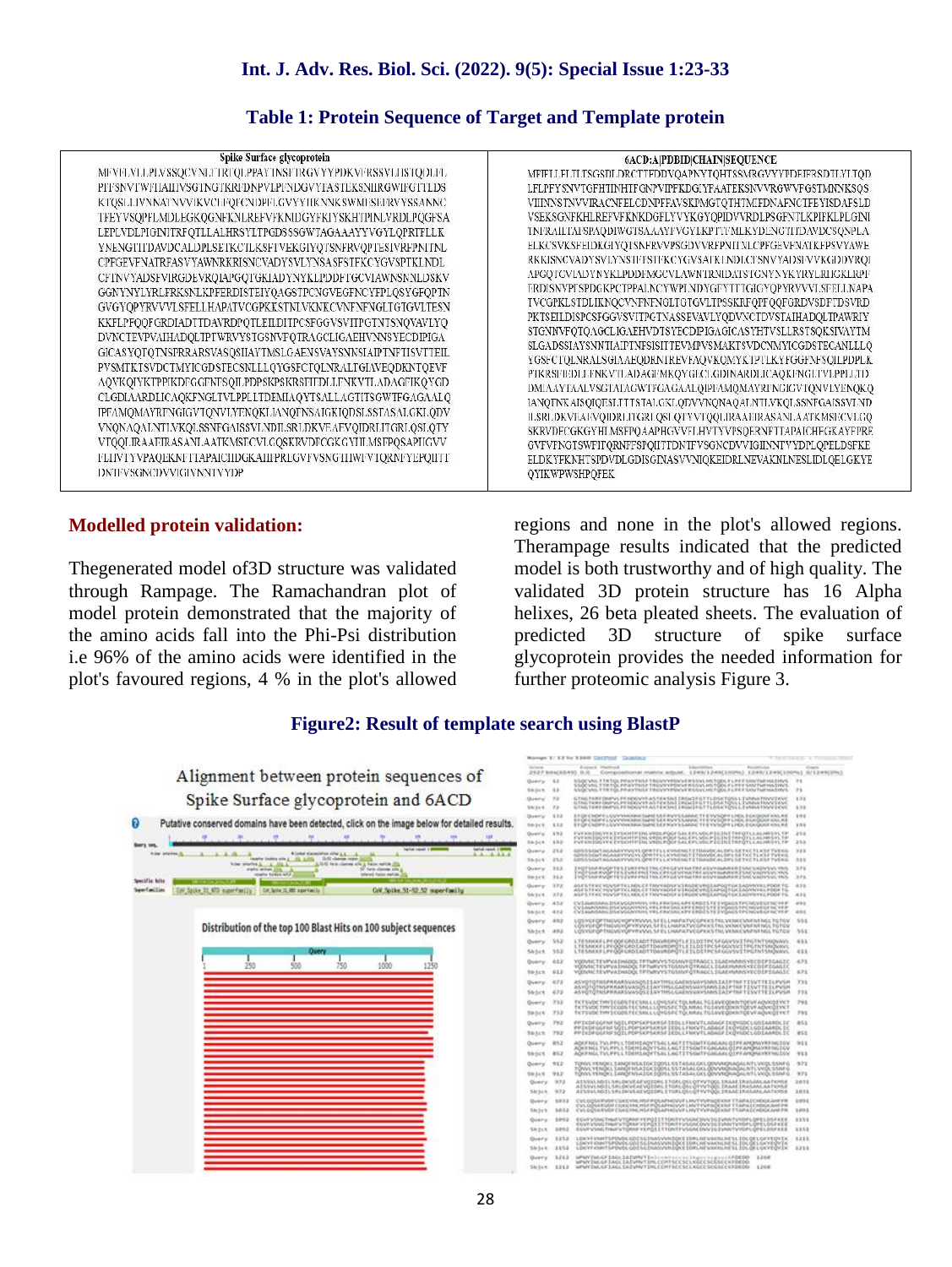

#### **Figure 3: Predicted modeled 3D structure and its validation of Ag85A:**

glycoprotein were viewed in PyMol Software

#### **Docking Studies:**

To understand the binding interactions between the 19 antiviral drugs and modelled structure of Spike surface glycoprotein and to explore their binding affinity, docking study was performed using Argus dock available under ArgusLab 4.0.1. The docking scores were highest for 5 drugs: Amprenavir with -11.16 Kcal/Mol, Loviride with

Validation of Moldeled protein generated by RAMPAGE server. -10.79 Kcal/Mol, Nelfinavir with -11.71 Kcal/Mol, Lopinavir with -10.59Kcal/Mol, Indinavir with - 10.15 Kcal/Mol, when compared with other drugs (Table 2). Docking results revealed that above 5 drugs can enter the

substrate-binding region of the active site of Modelled protein (Figure 4). Finally, the results revealed clearly that 5 drug accurately interact with Spike surface glycoprotein target.

#### **Table 2: Result of Binding energy between antiviral drugs and Spike surface glycoprotein.**

| <b>Antiviral drug</b> | Binding energy with the model surface glycoprotein |
|-----------------------|----------------------------------------------------|
| Abacavir              | -6.83 Kcal/Mol                                     |
| Amantadine            | -7.17 Kcal/Mol                                     |
| Amprenavir            | $-11.16$ Kcal/Mol                                  |
| Chloroquine           | -8.14 Kcal/Mol                                     |
| Delavirdine           | -7.80 Kcal/Mol                                     |
| Didanosine            | $-5.10$ Kcal/Mol                                   |
| Enfuvirtide           | 5.90 Kcal/Mol                                      |
| <b>Indinavir</b>      | $-10.15$ Kcal/Mol                                  |
| Loviride              | -10.79 Kcal/Mol                                    |
| <b>Nelfinavir</b>     | -11.71 Kcal/Mol                                    |
| Ritonavir             | -7.84 Kcal/Mol                                     |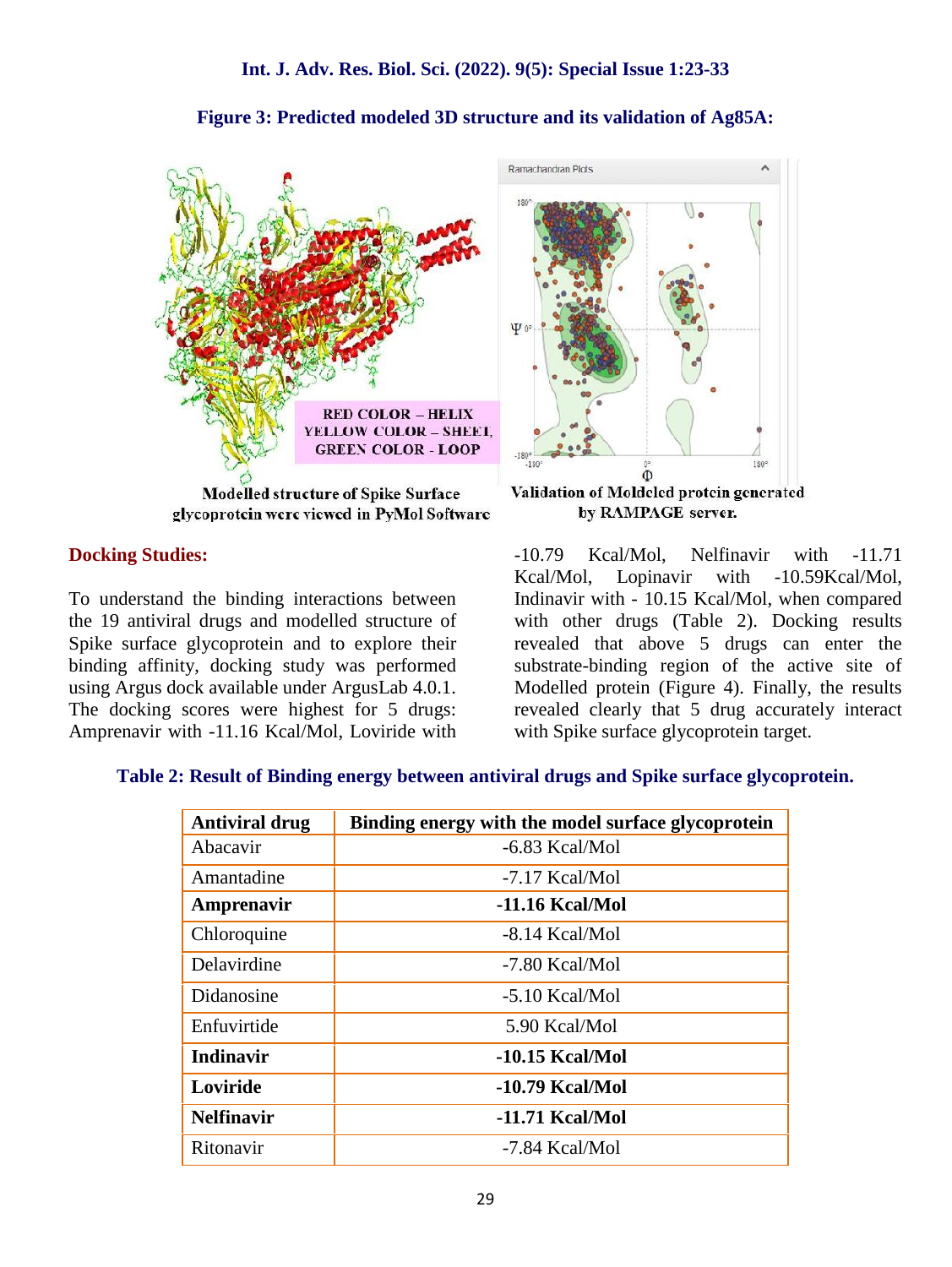### **Int. J. Adv. Res. Biol. Sci. (2022). 9(5): Special Issue 1:23-33**

| Peramivir    | $-8.20$ Kcal/Mol  |
|--------------|-------------------|
| Ribavirin    | $-6.40$ Kcal/Mol  |
| Saquinavir   | -4.92 Kcal/Mol    |
| Zalcitabine  | $-6.17$ Kcal/Mol  |
| Zanamivir    | -5.37 Kcal/Mol    |
| Zidovudine   | -5.58 Kcal/Mol    |
| Nitazoxanide | -7.96 Kcal/Mol    |
| Lopinavir    | $-10.59$ Kcal/Mol |



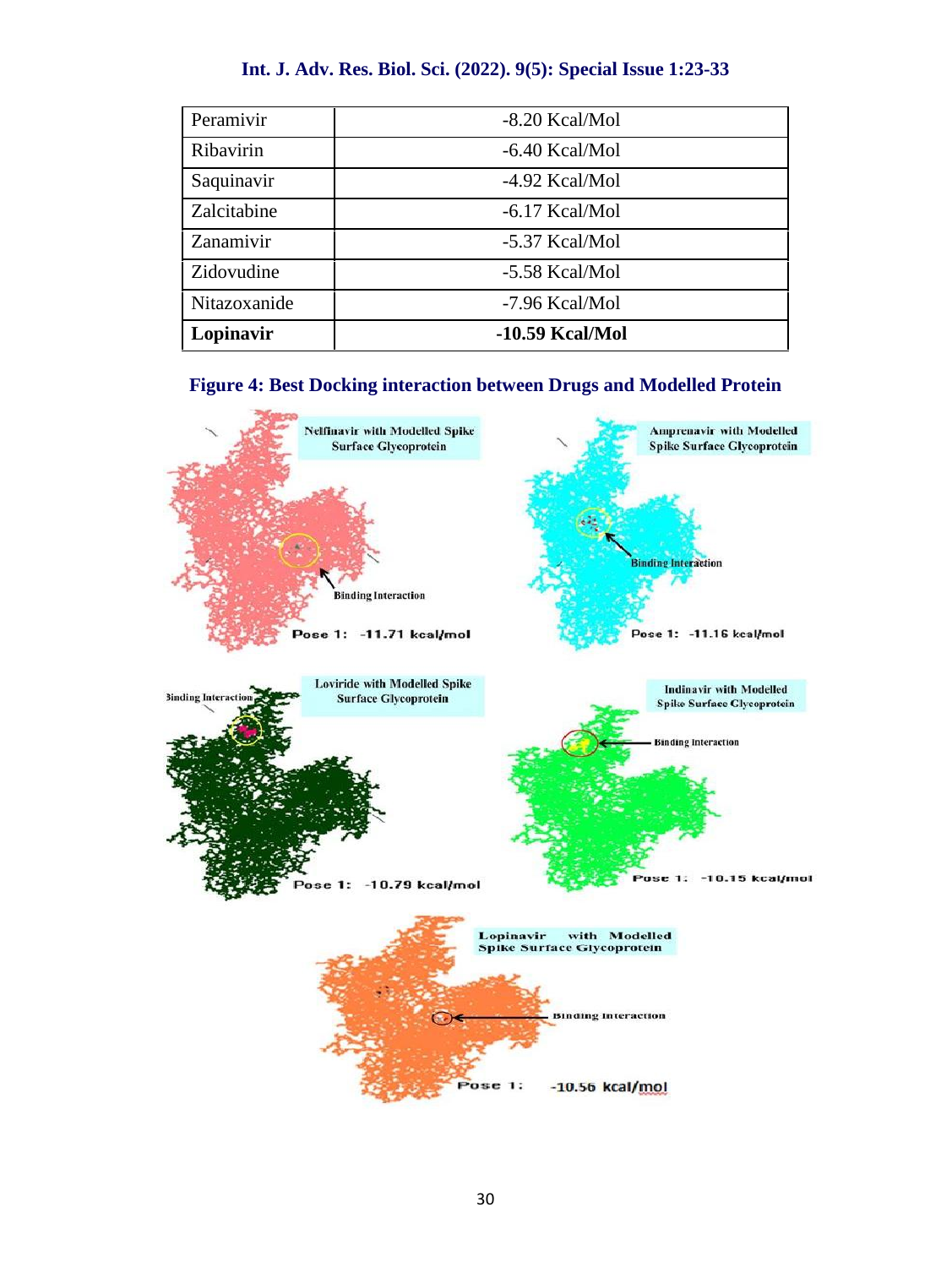# **4. Conclusion**

With the threat of a new pandemic ever-present, more surveillance centres are needed around the world to better monitor and sequence circulating viruses and identify new strains, with recent data suggesting that the small number of spike surface glycoprotein severe clinical cases was simply a reflection of a much larger number of undetected subclinical cases. While computer-based techniques and structural modelling will not be able to replace formal viral characterization, they may be beneficial for doing preliminary screenings on spike surface glycoprotein generated by such monitoring tools. Finally, the power of *in silico* structural modelling and docking methods may allow assisting the inhibitory activity of 19 common antiviral drugs. The study was further evaluated to predict the inhibitory activity of the 17 drugs with currently prescribed 2 antiviral drugs to find out lead one. The finding of current research suggested that the 4 anti-viral drugs (Amprenavir, Indinavir, Lovirideand Nelfinavir) could be used as new medication for inhibition of spike surface glycoprotein.

# **5. Conflict of interest:**

The authors declare they have no competing interests.

# **6. Acknowledgments**

We acknowledge Vels Institute of Science, Technology and Advanced Studies (VISTAS) for providing us with required infrastructure and support system needed.

# **7. References**

AlameMalak M, MassaadElie, Zaraket Hassan. 2016. Peramivir: A Novel Intravenous Neuraminidase Inhibitor for Treatment of Acute Influenza Infections. Frontiers in Microbiology 7: 450.

- Alavian G, Kolahdouzan K, Mortezazadeh M and Torabi ZS. 2021. Antiretrovirals for Prophylaxis against COVID-19: A Comprehensive Literature Review. Journal of clinical pharmacology. 61(5): 581-590.
- Andrew Waterhouse, Martino Bertoni, Stefan Bienert, Gabriel Studer, Gerardo Tauriello, RafalGumienny. 2018. Swiss model: homology modelling of protein structures and complexes. *Nucleic Acids Research.* 46 (W1): W296-W303.
- AndriFrediansyah, Ruchi Tiwari, Khan Sharun, KuldeepDhama, HarapanHarapan. 2021. Antivirals for COVID-19: A critical review. Clinical Epidemiology and Global Health. 9: 90-98.
- Bojkova D, Klann K, Koch B, Widera M, Krause D, Ciesek S, Munch, C. 2020. Proteomics of SARS-CoV-2-infected host cells reveals therapy targets. Nature. 583(7816): 469-472.
- Caly L, Druce JD, Catton MG, Jans DA, Wagstaff KM. 2020. The FDA-approved drug ivermectin inhibits the replication of SARS-CoV-2 *in vitro.* Antiviral Res. 178:104787.
- Halder UC. 2021. Predicted antiviral drugs Darunavir, Amprenavir, Rimantadine and Saquinavir can potentially bind to neutralize SARS-CoV-2 conserved proteins. J Biol Res. 28(1):18.
- Jaiswal G and Kumar V. 2020. *In-silico* design of a potential inhibitor of SARS-CoV-2 S protein.PLoS ONE. 15(10): e0240004.
- Kapic E, Becic F, Zvizdic S. 2005. Enfuvirtid, mehanizamdjelovanjaifarmakoloskeosobin e [Enfuvirtide, mechanism of action and pharmacological properties].Med Arh.59(5):313-6.
- Kathiravan MK, Radhakrishnan S, Namasivayam V, Palaniappan S. 2021. An Overview of Spike Surface Glycoprotein in Severe Acute Respiratory Syndrome- Coronavirus. *Front MolBiosci*. 8: 637550.
- Kristina Nystrom, JesperWaldenstrom, Ka-Wei Tang, Martin Lagging. 2019. Ribavirin: pharmacology, multiple modes of action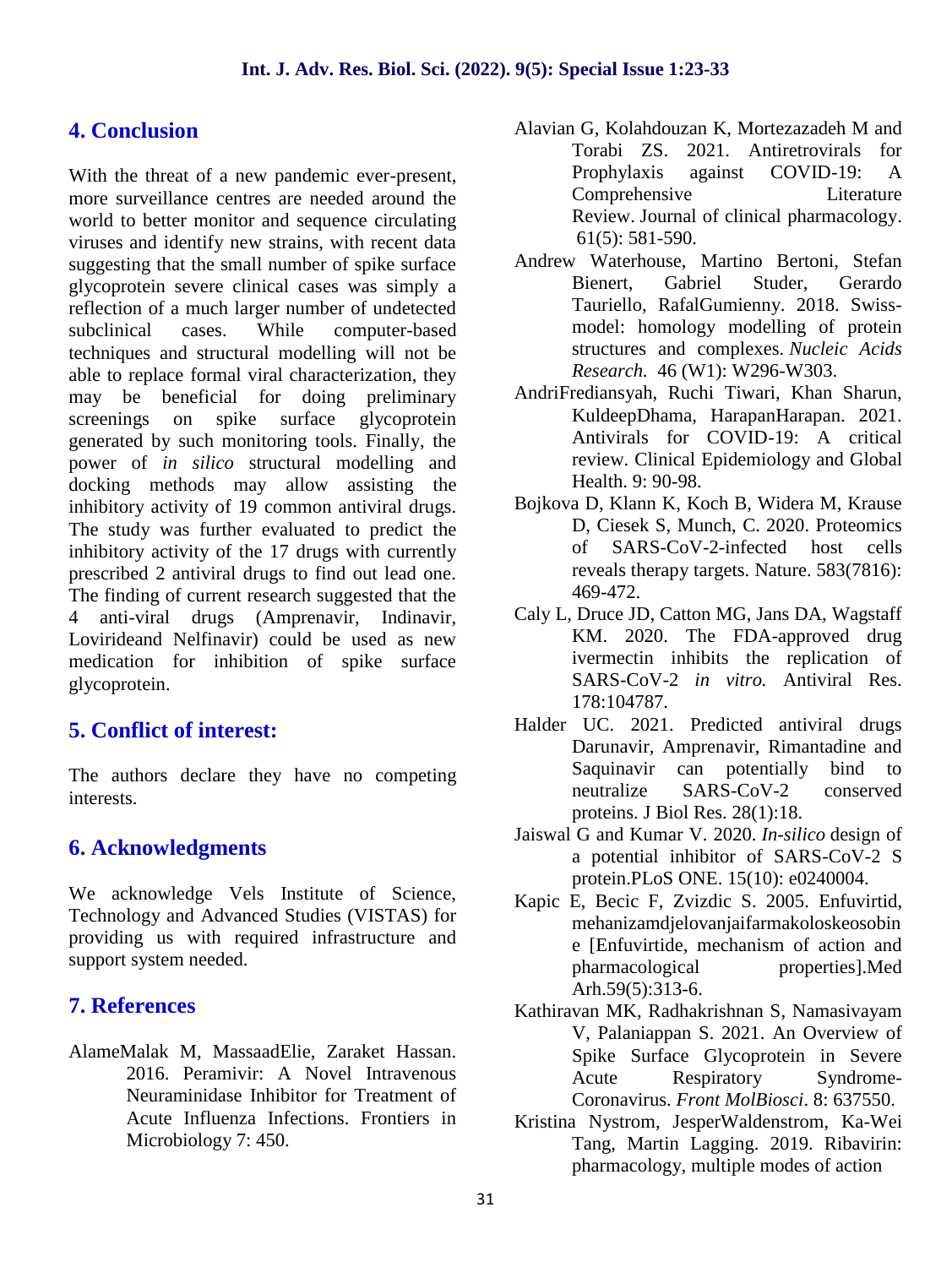and possible future perspectives. Future virologyvol. 14(3): 1-8.

- Lan J, Ge J, Yu J, Shan S, Zhou H, Fan S, Zhang Q, Shi X, Wang Q, Zhang L and Wang X. 2020. Structure of the SARS-CoV-2 spike receptor-binding domain bound to the ACE2 receptor. Nature. 581(7807): 215- 220.
- Mahdi M, Motyan JA, Szojka ZI. 2020*.* Analysis of the efficacy of HIV protease inhibitors against SARS-CoV-2 s main protease. Virol J. 17**:** 190.
- Mahendran R, S Jeyabasker, S Manoharan, A Krishnan and A Francis. 2017. Homology modeling and *in silico* docking analysis of human mitochondrial thymidine kinase 2 using grid-based ligand docking with energetics. Asian Journal of Pharmaceutical and Clinical Research, 10(5): 103-8.
- Mahmoud DB, Shitu Z and Mostafa A. 2020. Drug repurposing of nitazoxanide: can it be an effective therapy for COVID-19?.J Genet EngBiotechnol. 18: 35.
- Melroy J and Nair V. 2005.The antiviral activity, mechanism of action, clinical significance and resistance of abacavir in the treatment of pediatric AIDS.Curr Pharm Des. 11(29):3847-52.
- Philippe Flandre, ColombeChappey, Anne Genevieve Marcelin, Jean Michel Molina. 2007. Phenotypic Susceptibility to Didanosine Is Associated with Antiviral Activity in Treatment-Experienced Patients with HIV-1 Infection. *The Journal of Infectious Diseases.* 195 (3), 392-398.
- Pires David, Valente Sofia, Calado Marta, Mandal Manoj, Azevedo-Pereira Jose Miguel, Anes Elsa. 2021. Repurposing Saquinavir for Host-Directed Therapy to Control Mycobacterium Tuberculosis Infection.Frontiers in Immunology. 12: 1- 13
- Poschet JF, Perkett EA, Timmins GS, Deretic V. 2020. Azithromycin and ciprofloxacin have a chloroquine-like effect on respiratory epithelial cells. BioRxiv.31:03.
- Samson M, Pizzorno A, Abed Y, Boivin G. 2013. Influenza virus resistance to neuraminidase inhibitors. Antiviral Res. 98(2):174-85.
- Schoeman D and Fielding. 2019. BC Coronavirus envelope protein: current knowledge. Virol J 16: 69.
- Sohraby F and Aryapour H. 2021. Comparative analysis of the unbinding pathways of antiviral drug Indinavir from HIV and HTLV1 proteases by supervised molecular dynamics simulation. PLoS ONE. 16(9): e0257916.
- Suganya J, M Radha, DL Naorem, and M Nishandhini. 2014. *In Silico* Docking Studies of Selected Flavonoids - Natural Healing Agents against Breast Cancer. Asian Pacific Journal of Cancer Prevention. 15(19):8155-8159.
- Suganya Jeyabasker, Radha Mahendran, Astral Francis, Sharanya Manoharan. 2017. Homology Modeling and *in silico* docking analysis of BDNF in the treatment of Alzheimer's disease. Research J. Pharm. and Tech. 10(9): 2899-2906.
- Suganya J and R Mahendran. 2016. Molecular docking studies of selected medicinal plant compounds against NS5 & NS3 protein of dengue virus: a comparative approach. Int J Pharm Bio Sci. 7(3): 1135- 1144.
- Suganya J, Viswanathan T, Radha M and Marimuthu N. 2017.*In silico* Molecular Docking studies to investigate interactions of natural Camptothecin molecule with diabetic enzymes. Research Journal of Pharmacy and Technology. 10(9): 2917- 2922.
- TahaNisar, Harry Sutherland-Foggio, Walter Husar. 2019. Antiviral amantadine, Focal point 8(12): p1080.
- Turonova B, Sikora M, Schürmann C, Hagen WJH, Welsch S, Blanc FEC, Von Bulow, SGecht, M., Bagola. 2020. *In situ* structural analysis of SARS-CoV-2 spike reveals flexibility mediated by three hinges.Science. 370(6513): 203-208.